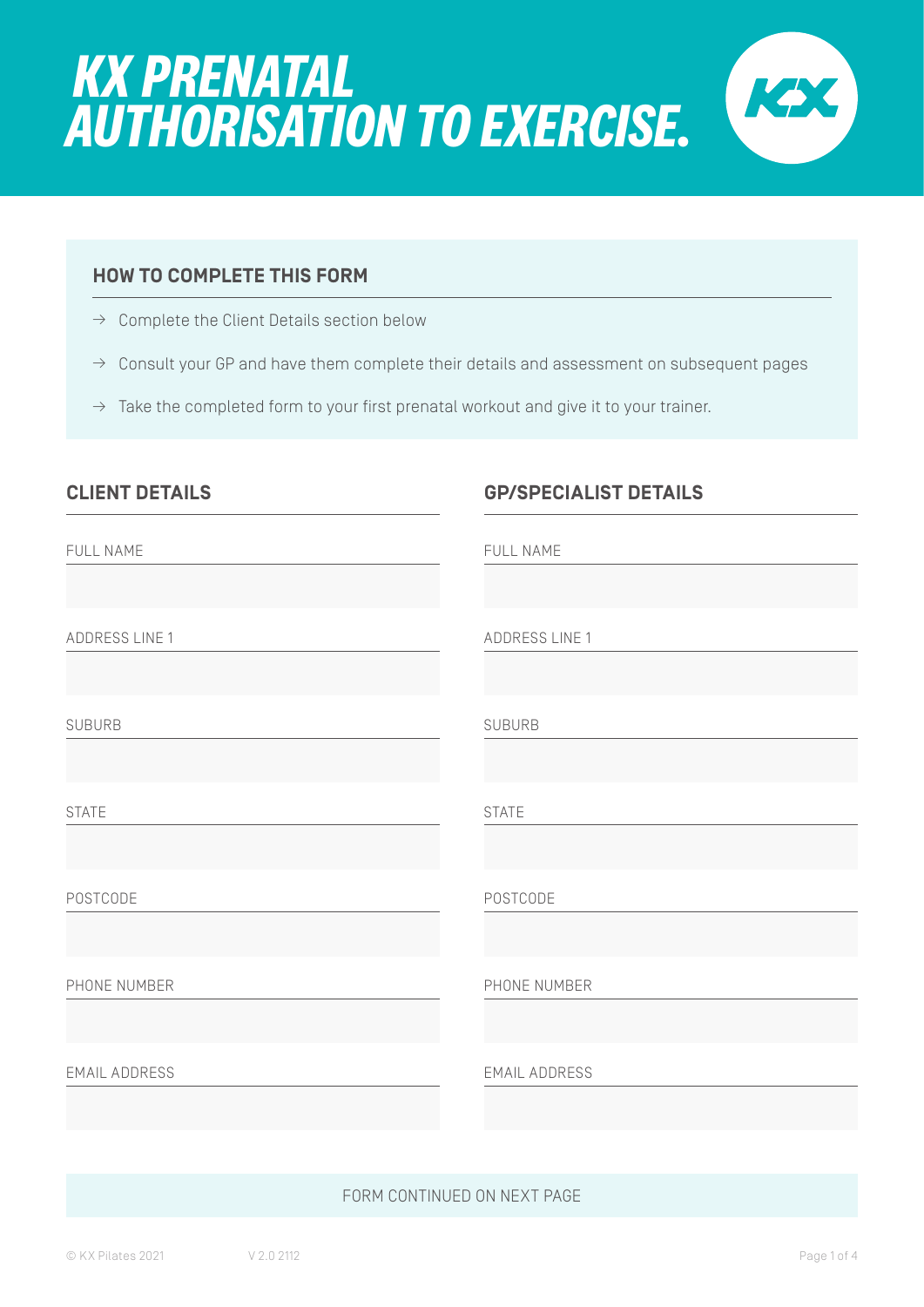

 $\rightarrow$  Please inform us if the client listed on the previous page has/develops any of the following absolute contraindications to exercise during their pregnancy by marking the white box.

| $\rightarrow$ | Ruptured membranes                                                 | <b>YES</b> | N <sub>O</sub> |
|---------------|--------------------------------------------------------------------|------------|----------------|
| $\rightarrow$ | Preterm labour                                                     | <b>YES</b> | N <sub>O</sub> |
| $\rightarrow$ | High blood pressure disorders of pregnancy Incompetent cervix      | <b>YES</b> | N <sub>O</sub> |
| $\rightarrow$ | Growth restricted foetus                                           | <b>YES</b> | N <sub>O</sub> |
| $\rightarrow$ | Triplets or more                                                   | <b>YES</b> | N <sub>O</sub> |
| $\rightarrow$ | Placenta previa after 26 weeks                                     | <b>YES</b> | N <sub>0</sub> |
|               | $\rightarrow$ Persistent 2nd or 3rd trimester bleeding             | <b>YES</b> | N <sub>O</sub> |
| $\rightarrow$ | Uncontrolled Type 1 diabetes, thyroid disease                      | <b>YES</b> | N <sub>O</sub> |
| $\rightarrow$ | Any other serious cardiovascular, respiratory or systemic disorder | YES.       | N <sub>O</sub> |

#### FORM CONTINUED ON NEXT PAGE

KX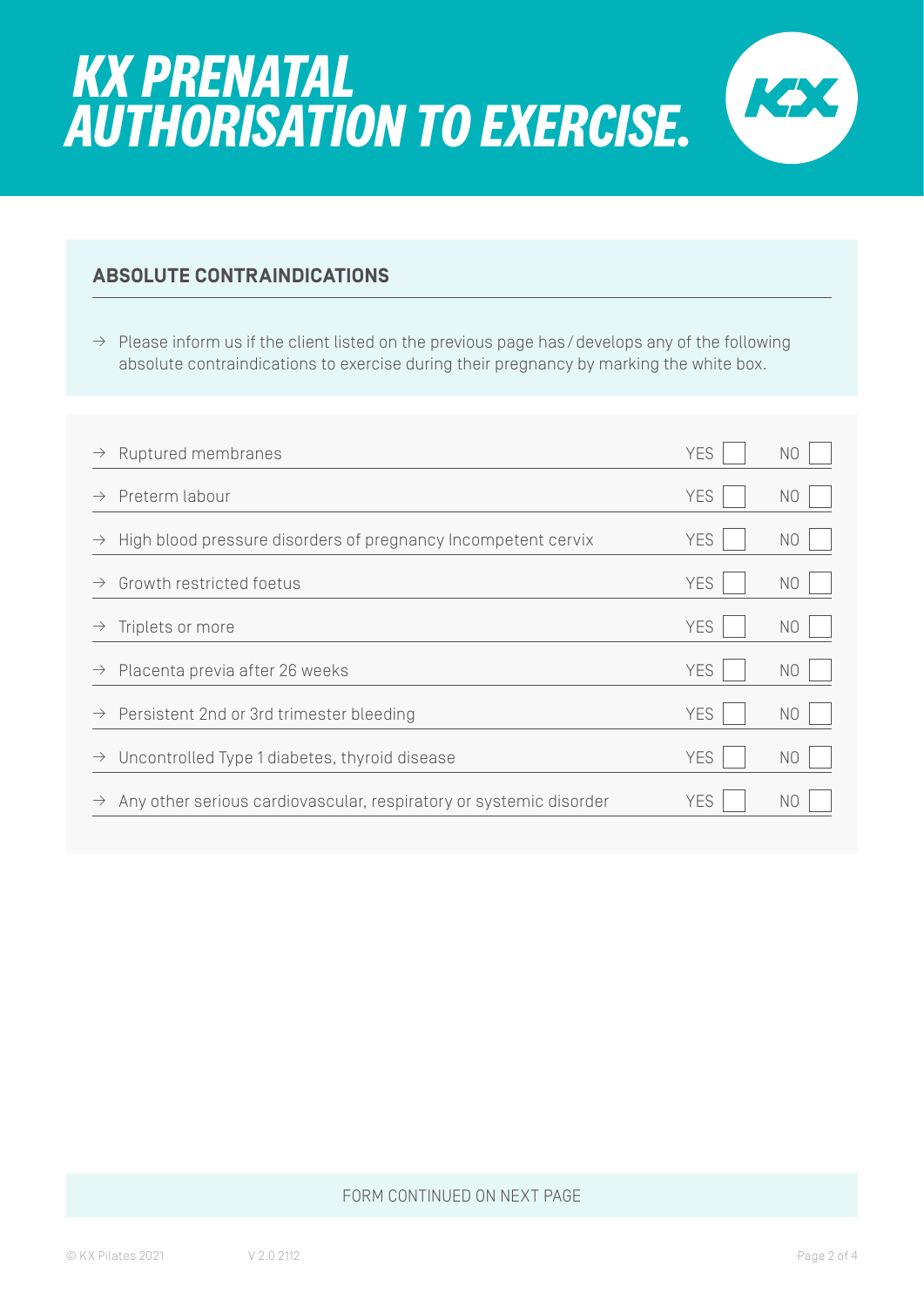### **RELATIVE CONTRAINDICATIONS**

 $\rightarrow$  Please inform us if the client listed on the previous page has/develops any of the following relative contraindications to exercise during their pregnancy by marking the white box.

|               | $\rightarrow$ Previous miscarriages Previous preterm birth | <b>YES</b> | N <sub>0</sub> |
|---------------|------------------------------------------------------------|------------|----------------|
| $\rightarrow$ | Mild/moderate cardiovascular disorder                      | <b>YES</b> | N <sub>0</sub> |
| $\rightarrow$ | Mild/moderate respiratory disorder                         | <b>YES</b> | N <sub>0</sub> |
| $\rightarrow$ | Anemia (HB <100g/L)                                        | <b>YES</b> | N0             |
| $\rightarrow$ | Malnutirion or eating disorder                             | <b>YES</b> | N <sub>O</sub> |
| $\rightarrow$ | Twin pregnancy $>$ 28 weeks                                | <b>YES</b> | N <sub>O</sub> |
| $\rightarrow$ | Other significant medical conditions                       | <b>YES</b> | N0             |

#### **WARNING SIGNS**

**Please advise the patient of warning signs that exercise should cease immediately including:**

- $\rightarrow$  Vaginal bleeding
- $\rightarrow$  Chest Pain
- $\rightarrow$  Dyspnoea before exertion
- $\rightarrow$  Muscle weakness
- $\rightarrow$  Dizziness
- $\rightarrow$  Calf pain or swelling
- $\rightarrow$  Headache
- $\rightarrow$  Onset of labour
- $\rightarrow$  Decreased foetal movement

#### FORM CONTINUED ON NEXT PAGE

KX